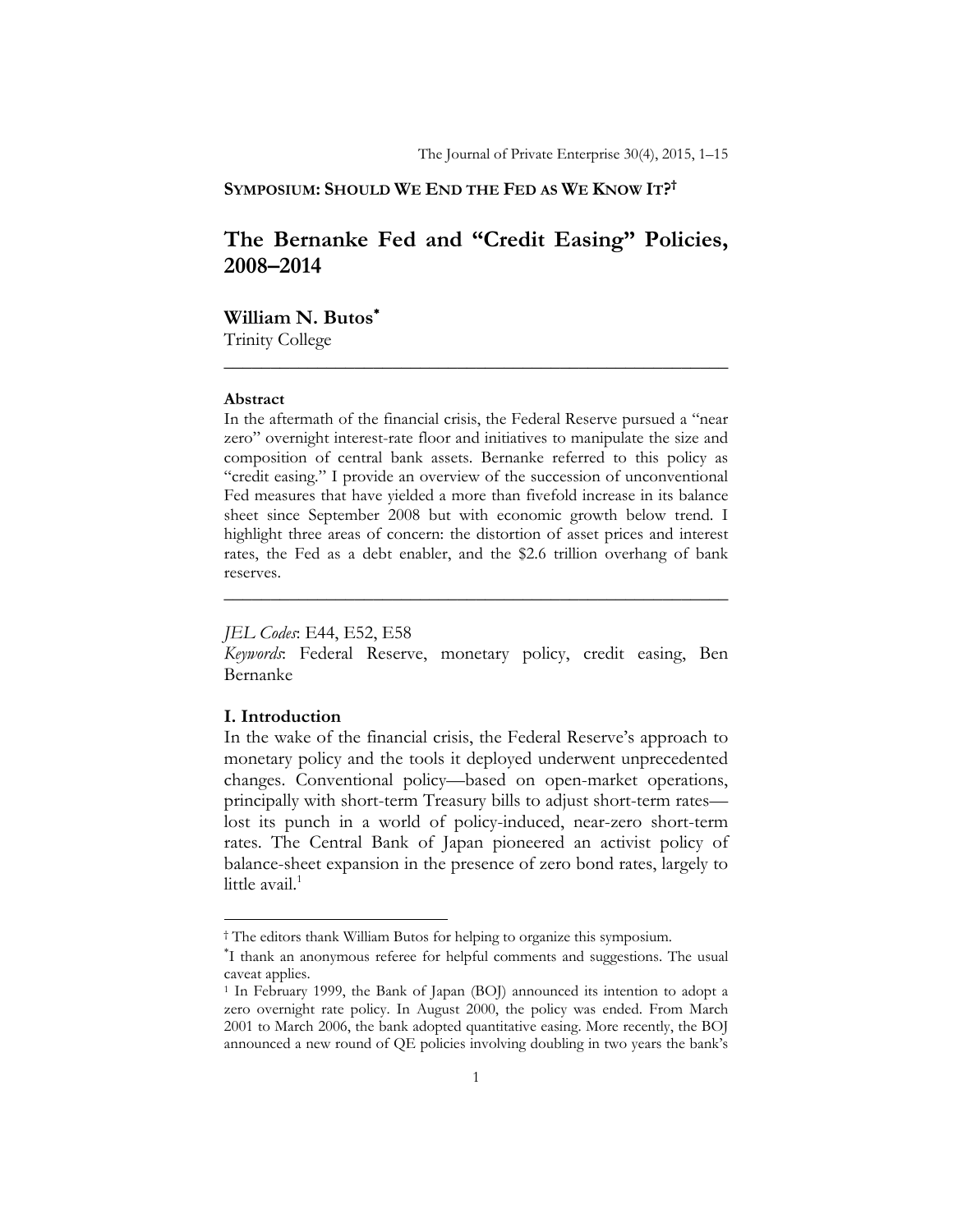The Fed's setting of the federal funds rate at zero in December 2008 (and its maintaining of that rate since then) seemingly left its quiver of tools deficient. The Fed believed that the way out of this dilemma required using a variant of "quantitative easing" (QE) that Ben Bernanke referred to as "credit easing" (CE). As he explained in his Stamp Lecture at the London School of Economics (Bernanke 2009), QE technically refers to monetary policy designed to affect the size of central bank balance sheets, while CE manipulates both the size and the composition of central bank assets, and therefore applies also to various lending and credit-allocation measures.

### **II. Bernankeism and Credit Easing**

The Fed's response to the financial crisis as it emerged in the summer of 2007 was to ease monetary policy by lowering the interbank overnight loan rate by  $3\frac{1}{4}$  percentage points by the spring of 2008 and by an additional 1 percentage point in October 2009. By November 2008, the fed funds rate had been pushed down to 0.4 percent, a drop of 4.7 percentage points. Since May 2013, it has been maintained at 0.1 percent. In effect, by November 2008, the Fed had created the "zero-bound" environment.

The Fed began lending operations to financial institutions in earnest in early 2008 and began providing liquidity to targeted credit markets and institutions by December 2007. Until September 2008, these credit easing programs did not expand the Fed's balance sheet (at \$0.83 trillion) because they were offset by selling roughly equivalent dollar amounts of traditional security holdings (largely Treasuries with maturities of under three years), which by September 2008 comprised less than half of the Fed's balance sheet.<sup>2</sup> Up to this point, the Fed had not yet engaged in large-scale asset purchases. But from September to December of 2008, the Fed's total assets increased from \$0.93 trillion to \$2.2 trillion. This increase involved a substantial shift in the Fed's portfolio stemming from loans to financial institutions and credit markets.<sup>3</sup> By way of comparison, of

<sup>&</sup>lt;u> 1989 - Johann Stein, marwolaethau a bhann an t-Amhain Aonaichte ann an t-Amhain Aonaichte ann an t-Amhain Aon</u> government bond holdings that would continue until a 2 percent inflation rate was sustainably achieved. See Kihara and White 2013 and Andolfatto and Li 2014. 2 Over 60 percent of the Fed's security holdings were traditionally in treasuries with

maturities of three years or less. In 2013, that figure was about 8 percent, as reported by Federal Reserve Bank of New York (2014a, p. 4).

<sup>3</sup> These loans were routed through Maiden Lane I, II, and III to support specific firms (JP Morgan, Bear Sterns, AIG, Goldman Sachs) and to provide additional liquidity to institutions and specific markets (Term Auction Facility, Term Securities Lending Facility, Primary Dealer Credit Facility, Commercial Paper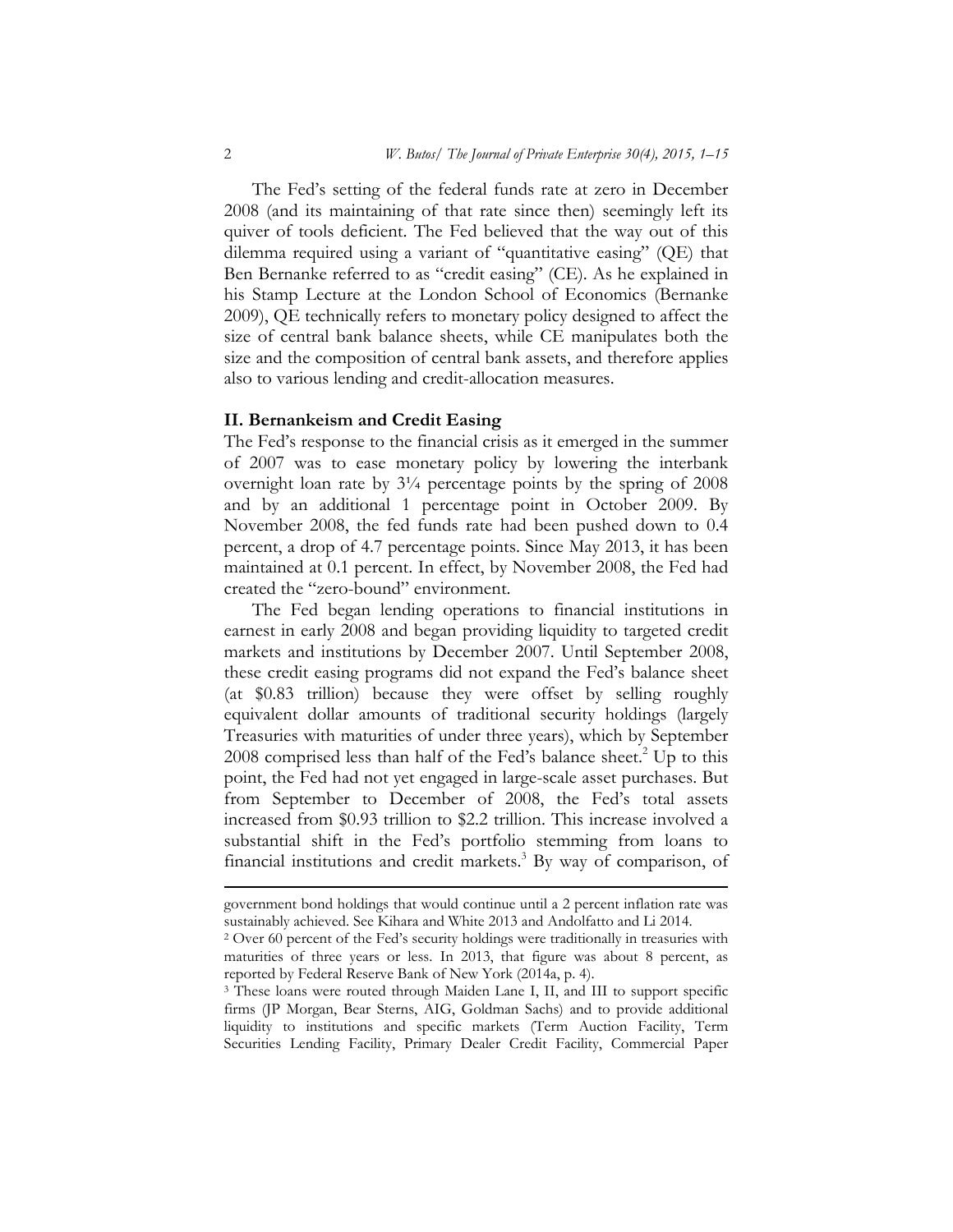this \$2.2 trillion, traditional security holdings accounted for about 25 percent of the Fed's total assets, while sixteen months earlier (in August 2007) such holdings comprised 90 percent of total assets.

During this period, the Fed justified its balance-sheet expansion on "lender of last resort" grounds aimed at providing liquidity to selected financial institutions and markets. However, by early 2009, it supplemented its credit-easing policies with actions geared to massively increasing the Fed's balance sheet by unconventional means, more popularly known as "QE1." At its meeting of January 27–28, 2009, the Federal Open Market Committee (FOMC) issued the following domestic policy directive:

The Committee directs the Desk to purchase GSE [government sponsored enterprise] debt and agencyguaranteed MBS [mortgage-backed securities] during the intermeeting period with the aim of providing support to the mortgage and housing markets. . . . By the end of the second quarter of this year, the Desk is expected to purchase up to \$100 billion in housing-related GSE debt and up to \$500 billion in agency-guaranteed MBS. (Board of Governors of the Federal Reserve System 2009a, pp. 9–10)

At its next meeting in March, the FOMC's public statement reaffirmed and expanded on its commitment to keep the federal funds rate close to zero and to engage in large-scale expansion of its holdings of unconventional assets:

The Committee will maintain the target range for the federal funds rate at  $0$  to  $\frac{1}{4}$  percent and anticipates that economic conditions are likely to warrant exceptionally low levels of the federal funds rate for an extended period. To provide greater support to mortgage lending and housing markets, the Committee decided today to increase the size of the Federal Reserve's balance sheet further by purchasing up to an additional \$750 billion of agency mortgage-backed securities, bringing its total purchases of these securities to up to \$1.25 trillion this year, and to increase its purchases of agency debt this year by up to \$100 billion to a total \$200 billion. (Board of Governors of the Federal Reserve System 2009b, p. 6)

The March 2009 statement also stipulated that that "to help improve conditions in private credit markets, the Committee decided

<sup>&</sup>lt;u> 1989 - Johann Stein, marwolaethau a bhann an t-Amhain Aonaichte ann an t-Amhain Aonaichte ann an t-Amhain Aon</u> Funding Facility, Term Asset-Backed Securities Loan Facility, and other programs). See White 2015 for further details.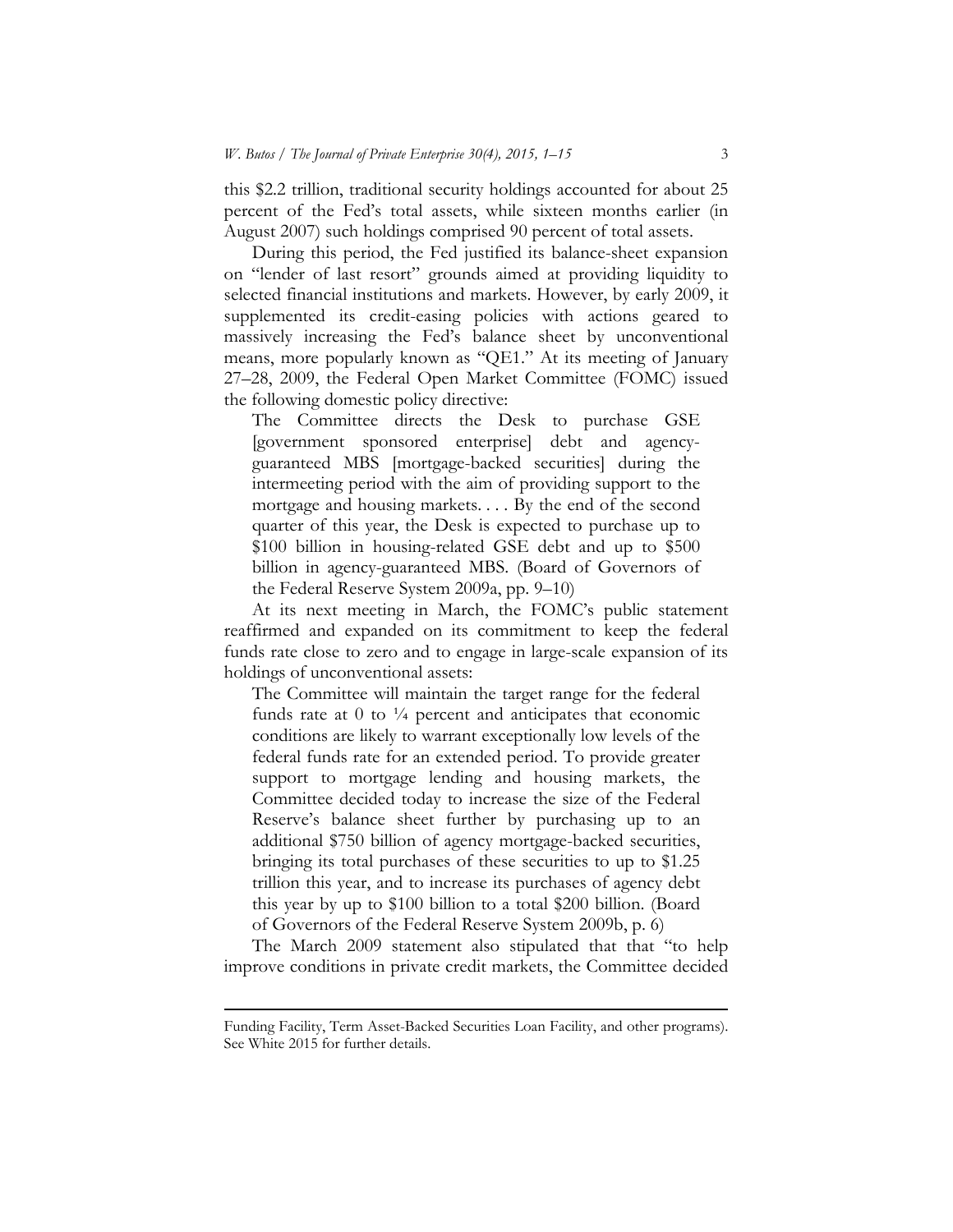to purchase up to \$300 billion of longer-term Treasury securities over the next six months" (p. 6).

Fears of deflation spurred the next round of credit easing, often referred to as QE2. The core personal consumption expenditure (PCE) measure of inflation since 2004 hovered at or slightly above the 2 percent target rate until 2009, then dipped to a range of 1.0–1.5 percent during 2010. At its meeting in November 2011, the FOMC decided to expand its balance sheet with additional purchases of longer-term Treasury securities, and it authorized purchases of \$75 billion per month from November 2010 through June 2011, an increase overall of \$600 billion. The FOMC minutes claimed this expansion was necessary "to promote a stronger pace of economic recovery and to help ensure inflation, over time, is at levels consistent with its mandate" (Board of Governors 2011, p. 9). By July 2011, total Fed assets had increased to \$2.87 trillion.

From September 2011 through December 2012, the Fed rehabilitated a modern version of "Operation Twist" from the early 1960s. Like that earlier policy, the Fed engaged in sterilized purchases of longer-term Treasuries via the sale of short-term Treasuries. During this period, the Fed's balance sheet held virtually constant at about \$2.8 trillion. The objective was to spur investment, especially in the housing market, yet the economy continued to sputter.

The continuing weakness in the economy, especially in employment, induced the Fed to embark upon a third round of CE in September 2012. This round, often referred to as QE3, resumed the Fed's purchases of MBS at a rate of \$40 billion per month, which was augmented by an additional \$45 billion per month in long-term Treasuries starting in December 2012 (after "Operation Twist" ended). Unlike its previous CE programs, the Fed left open its targeted magnitudes and time frame. However, in August 2013, the Fed announced a program of "tapering" of the \$85 billion in monthly purchases. Beginning in December 2013, it decreased its purchases by \$10 billion per month (equally apportioned between MBS and longerterm Treasuries) in December 2013, January 2014, and March 2014. As of early July 2014, total Fed assets were \$4.45 trillion (Board of Governors of the Federal Reserve System 2014a).

## **III. Bernankeism in Theory: How Is Credit Easing Supposed to Work?**

Modern Keynesian monetary orthodoxy centers its attention on demand management to stimulate a slumping economy. In general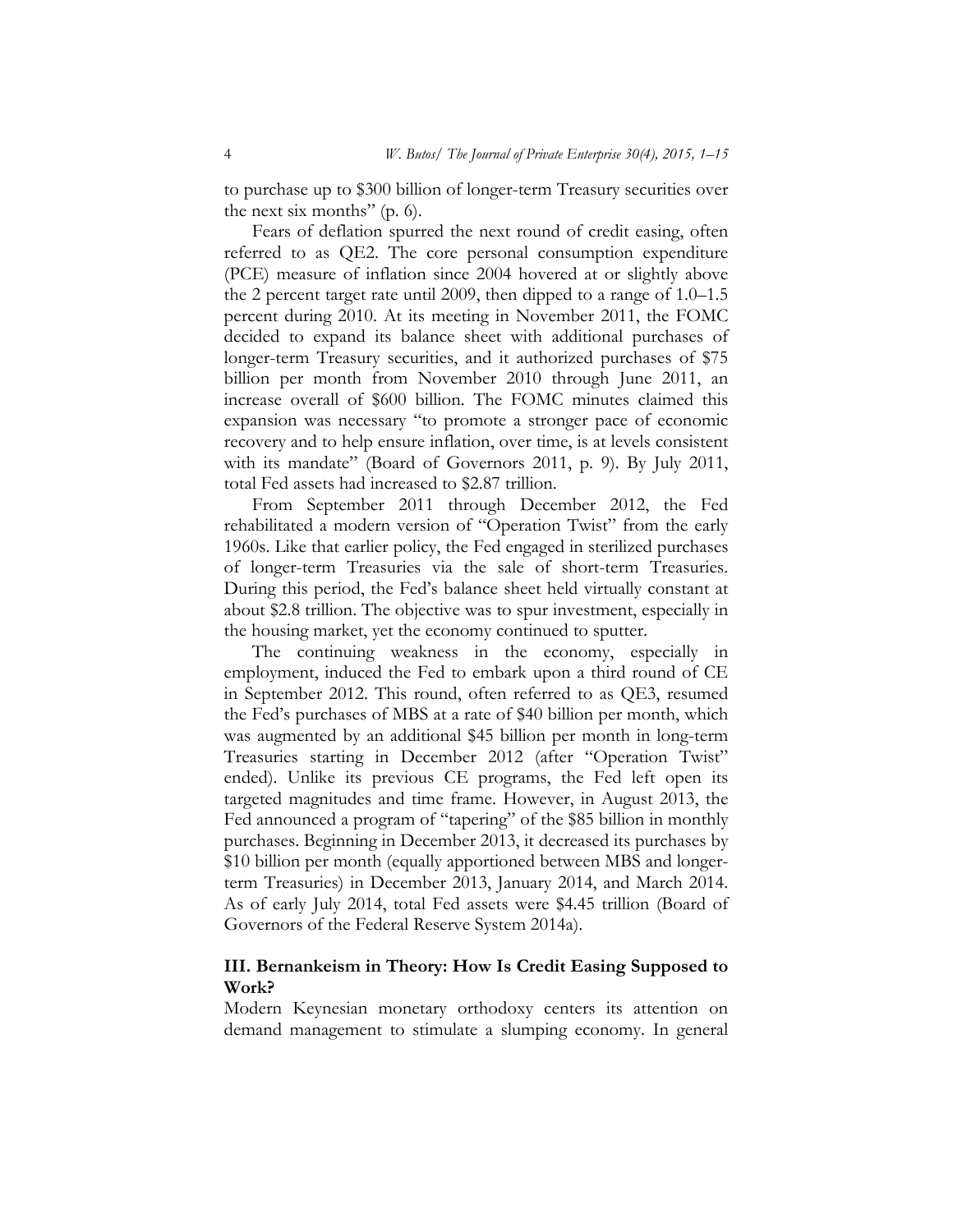(and prior to the financial crisis), the principal instrument of the Fed (and other central banks) was a short-term interest rate at which the Fed provided funds to the overnight market. This "official rate" was thought to be systematically and quantifiably related to the wider economy, as expressed, for example, by Taylor rules. Thus, for a given inflation target, some corresponding federal funds rate could be inferred for a particular equilibrium value of the non-accelerating inflation rate of unemployment (NAIRU).<sup>4</sup> Yet, when the central bank has driven the federal funds (or overnight) rate to near-zero levels, interest rate manipulation via conventional monetary tools cannot force the overnight rate below its "zero bound." In addition, "the disconnection between official rates and market rates meant that conventional monetary policy ceased to be effective in the aftermath of the financial crisis" (Joyce et. al. 2012, p. 276). The Fed's response, as formulated during 2008 and 2009, was to adopt unconventional means for conducting monetary policy involving large-scale increases in its balance sheet and also targeted changes in the composition and kinds of its asset holdings.

Bernanke has long maintained that monetary policy is transmitted to the wider economy through changes in the prices and yields of assets that affect aggregate demand through "a balance sheet channel" (Bernanke and Gertler 1999, p. 20).<sup>5</sup> Bernanke placed secondary quantitative importance on the wealth channel for affecting consumption, suggesting that various credit market frictions impede borrowing and lending, making cash flows and the condition of balance sheets key factors connecting asset prices and aggregate demand. These balance-sheet effects, in conjunction with the standard wealth effect, can be systematically generated if the Fed's

<sup>4</sup> At the FOMC meeting of January 24–25, 2012, the Fed expressed its "statutory mandate from the Congress" as "promoting maximum employment, stable prices, and moderate long-term interest rates" (Board of Governors of the Federal Reserve System 2012, p. 7). The FOMC also made explicit a long-run inflation goal of 2 percent (as measured by the PCE Index) while averring as to the empirical measure of "maximum employment" because it is "largely determined by nonmonetary factors that affect the structure and dynamics of the labor market" that "may change over time and may not be directly measurable [and] consequently, it would not be appropriate to specify a fixed goal for employment" (p. 8). That said, the FOMC provided a range of "central tendency" estimates of 5.2–6.0 percent (Board of Governors of the Federal Reserve System 2012). Bernanke et al. (1999) argued for the adoption of explicit inflation targeting by the Fed.  $5$  This harkens back to earlier literature by Tobin (1961) and Brunner and Meltzer

<sup>(1973)</sup> that emphasized the "portfolio balance" channel.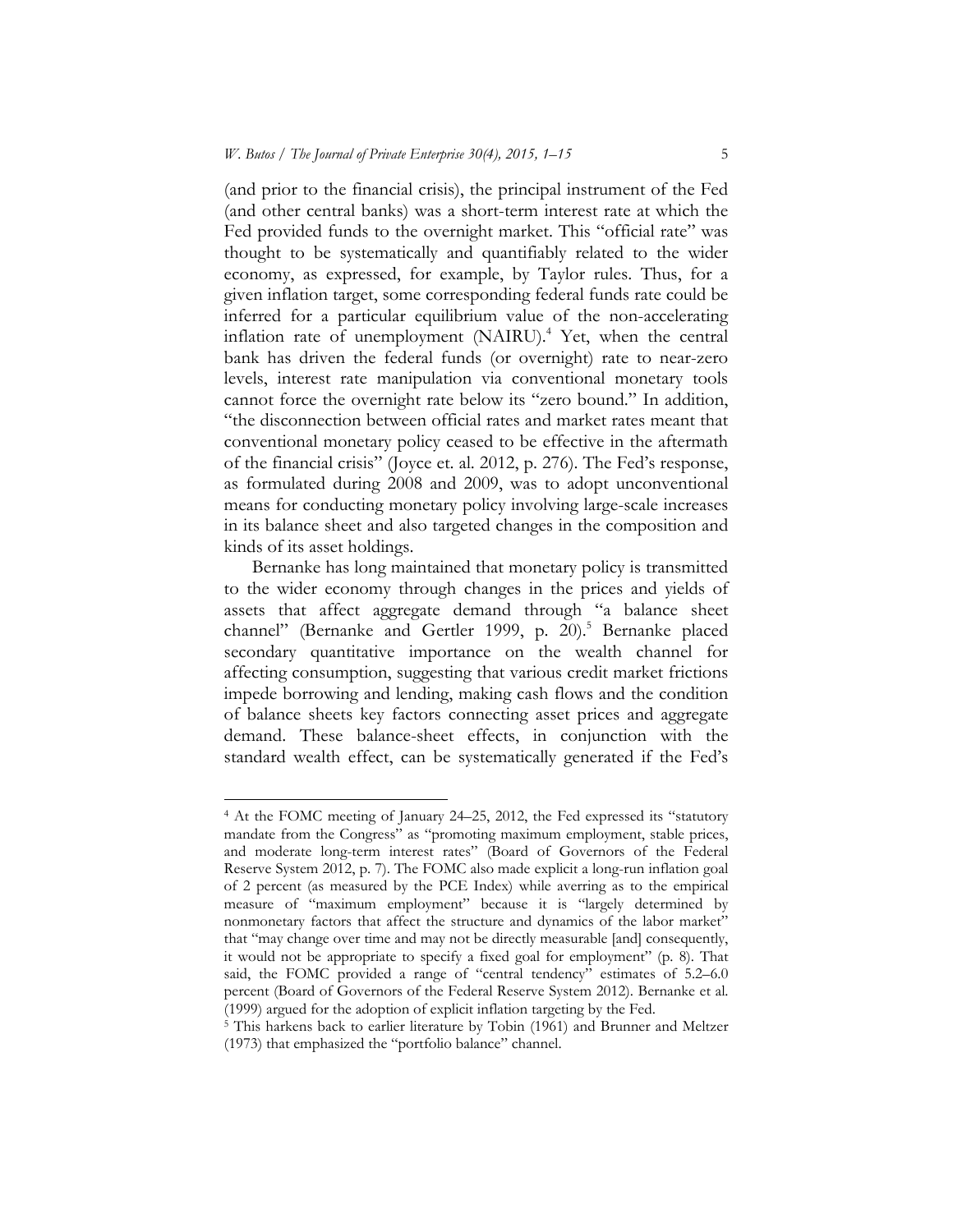purchases of specific assets—say, long-term Treasuries—are large enough to alter the relative prices of securities (Bernanke and Reinhart 2004, p. 86).<sup>6</sup>

By far, most of the increases in the Fed's balance sheet since 2007 have been due to the Fed's purchases of MBS and longer-term Treasuries. As of mid-July 2014, the Fed's total assets were about \$4.4 trillion, of which \$2.04 trillion were longer-term Treasury purchases and \$1.67 trillion were MBS purchases. This represents a more than five-fold increase in the Fed's balance sheet since 2009. These asset-purchasing programs are the actions of a big player capable of altering asset prices and yields.<sup>7</sup> At the end of 2013, for example, the Fed had purchased about 45 percent of all outstanding ten- to thirty-year Treasury securities, almost 35 percent of six- to ten-year Treasuries, and over 30 percent of three- to six-year Treasuries (MarketWatch 2014). These programs have reduced longterm Treasury yields with the goal of supporting investment via lower loan rates while also keeping yields of MBS securities (and mortgage rates) at levels to support the housing market. In general, Bernanke's (and now Janet Yellen's) credit easing policies have sought to provide an ongoing stimulus to the economy by forcing lower interest rates in key asset markets in the midst of near-zero short-term rates.

The way credit-easing policies affect the economy is subject to certain conditions. Curdia and Woodford (2011) develop a model of Fed purchases of government bonds under a near-zero overnight interest rate and find that QE is ineffective. This result arises from the perfect substitutability of reserves and short-term Treasuries. Because these assets are indistinguishable, the swap of bonds for reserves is fully neutral.<sup>8</sup> This result, however, requires independence between short-term Treasury yields and longer-term mortgage rates, corporate bonds, and other assets. To the extent that "segmentation is narrow" (Cochrane 2011a), a program of Fed purchases of longerterm Treasuries will largely be confined to altering those yields; alternatively, if assets in general are substitutes, QE will generate wider effects.

These actions have also affected financial markets in other ways. The Fed's asset purchases are transacted with the Fed's "primary

<sup>6</sup> Bernanke and Gertler (1999) almost presciently note that "the same logic might lead the central bank to consider purchasing assets other than government bonds, such as corporate bonds or stock or foreign government bonds" (p. 86).<br><sup>7</sup> On "big players," see Koppl (2002).

<sup>8</sup> This is fully equivalent to Ricardian equivalence in the fiscal arena.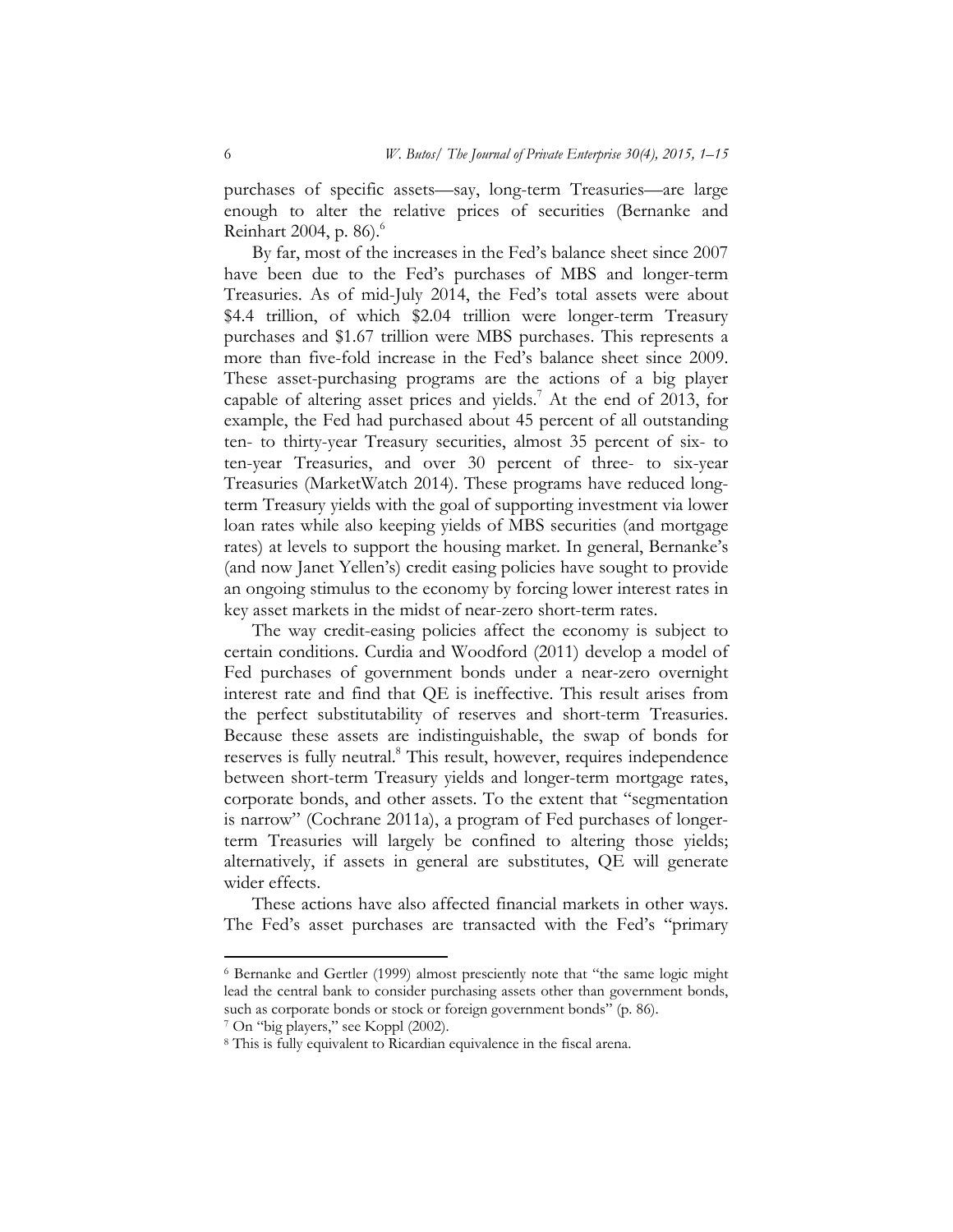dealers," who are obligated to serve as "trading counterparties of the New York Fed in its implementation of monetary policy" (New York Federal Reserve Bank 2014b).<sup>9</sup> These dealers engage in more diverse lines of business than traditional banks and have extensive global connections. Their clients include hedge funds, holders of international sovereign wealth assets, and ordinary investors. The Fed's credit-easing programs, which have emphasized long-term Treasuries and MBS, have pushed up the prices of these assets while lowering their yields, providing a strong incentive for sellers of these assets to use the proceeds to seek higher yields in equity markets and in real assets, principally in real estate. These effects have been prominent both domestically and internationally, generating an extraordinary period of asset price inflation as a principal byproduct of Bernanke's attempt to exploit the "balance sheet" channel.

Meanwhile, starting in 2008, Congress authorized the Fed to pay interest on depository institutions' reserve balances held at the Fed.<sup>10</sup> Set at a level of 0.25 percent and given the narrow spread between the rate on bank loans and the rate on reserves, the level of excess reserves has increased from \$1.9 billion in 2007 to \$2.6 trillion as of July 23, 2014. This increase has served the Fed in two ways. First, despite the five-fold increase in the Fed's balance sheet, the magnitude of excess reserves has restrained growth in the money stock and commodity inflation. Second, the payment of interest on reserves provides yet another policy tool for the Fed by establishing a lower bound on the federal funds rate.

## **IV. Credit Easing: Consequences and Prospects**

The economy appears, as of July 2014,<sup>11</sup> to be languishing somewhere between a modest recovery and a low-growth slump. According to the Bureau of Labor Statistics, commodity inflation has been stable at

<sup>9</sup> The New York Federal Reserve lists twenty-two primary dealers: Bank of Nova Scotia, BMO Capital Markets, BNP Paribas Securities, Barclays Capital, Cantor Fitzgerald, Citigroup Global Markets, Credit Suisse Securities (USA), Daiwa Capital Markets America, Deutsche Bank Securities, Goldman, Sachs & Co, HSBC Securities (USA) Inc., Jefferies, J.P. Morgan Securities, Merrill Lynch, Mizuho Securities USA, Morgan Stanley & Co., Nomura Securities International, RBC Capital Markets, RBS Securities, SG Americas Securities, TD Securities (USA), UBS Securities. See Federal Reserve Bank of New York 2014b. 10 In 2006, Congress passed the Financial Services Regulatory Relief Act,

authorizing the payment of interest on reserves starting in October 2011. This date was changed to 2008 by the Emergency Economic Stabilization Act of 2008.<br><sup>11</sup> See postscript for updated comments.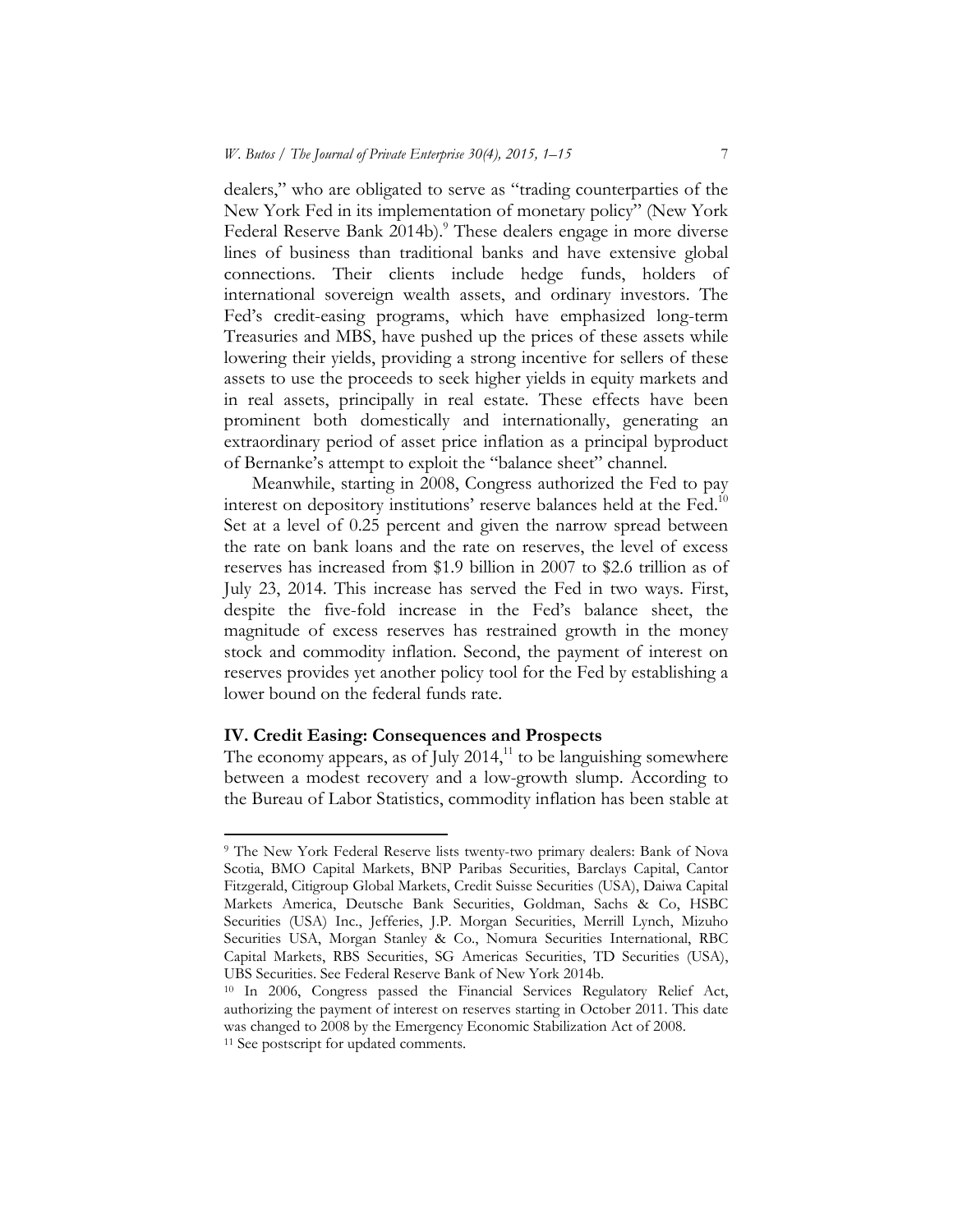about 2.0 percent for several years. Even though real gross domestic product (RGDP) has at times shown modest growth, its improvement has been fitful since 2010, with RGDP growth below trend. Measured unemployment has fallen from over 9 percent in 2009 to 6.3 percent (as of June 2014), but the labor-force participation rate has declined from about 66 percent in 2009 to 63 percent in 2014, the lowest since the 1970s. In July 2014, the measured number of individuals leaving the workforce exceeded the increase of 200,000 who became employed. Overall, the pace of the recovery has been the slowest of any since the end of World War II.

Other aspects of the Fed's credit easing have not been as evident but still raise relevant concerns centering on the distortion of asset prices and interest rates, the Fed as debt enabler, and the overhang of reserves.

### *A. Distortions*

If we go back to 2009–2010, when the Fed's purchases of long-term Treasuries and MBS had not yet begun, the size of its balance sheet was about \$2 trillion, of which about \$0.8 trillion was "traditional security holdings" and the remaining \$1.2 trillion in assets was from the liquidity and loan programs related to the financial crisis. In July 2014, the Fed's balance sheet was \$4.4 trillion, of which \$3.4 trillion was in long-term Treasuries and MBS. This growth represents a concentrated, massive, and targeted intervention into financial markets intended to affect the structure of asset prices and their yields and, therefore, how financial capital gets allocated.

The Fed views financial markets and their emergent characteristics (prices and yields) as data to be manipulated, and it has gone to great lengths in doing so for prices of financial assets, negating market assessment by risk suppression and altering relative yields across the spectrum of financial assets. After five years of altering market signals, their informational content becomes detached from market realities, making it reasonable to ask, "What is real?" One consequence is that financial markets have been turned into a "house of mirrors," and the game has become a chaotic Keynesian beauty contest subject to unmoored expectations that can give rise, as Brown (2014) highlights, to unsustainable asset price inflation. The secondary effects of bursting bubbles—asset price deflation and widespread financial disruption—may affect related sectors with the attendant real sector effects required for market corrections.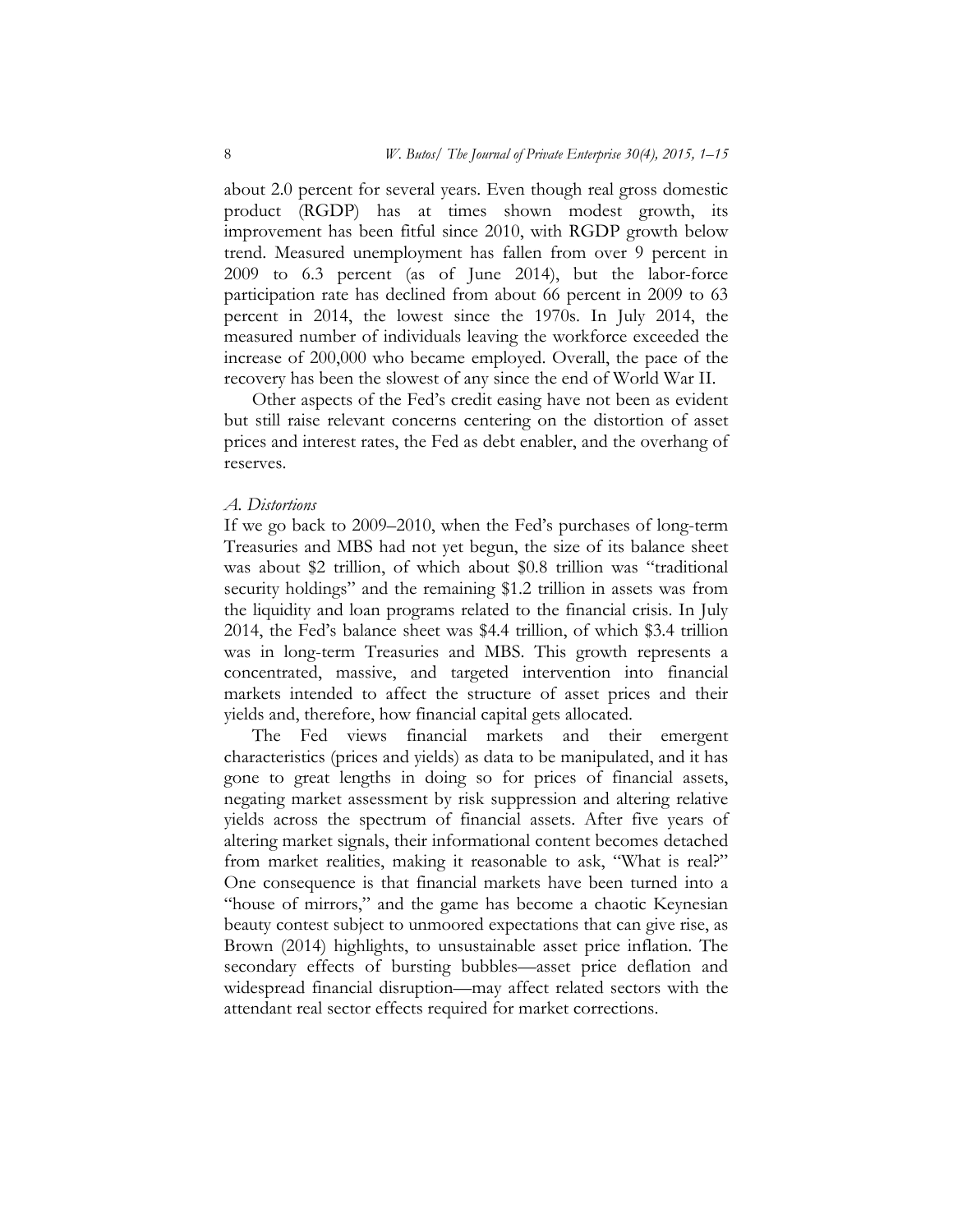Entangled with this is the suppression of interest rates in general below their natural levels. According to Austrian business cycle theory, this is a necessary condition for an unsustainable boom to develop. Yet, under Bernanke (and Yellen), the excess reserves the Fed has pumped into the system have been largely sterilized by the banking system and have not, by and large, entered into commercial lending markets. As discussed in section  $\widetilde{C}$  of this paper, this scenario could quickly change. So far, however, the principal (and temporary) beneficiaries of credit easing distortions have been the equity markets and holders of long-term Treasuries and MBS.

Needless to say, whatever specific distortions arise, consequences follow. Perhaps most obviously, once credit easing tapers off, we would expect asset prices of long-term Treasuries and MBS to stop rising (or to fall) and yields to rise, triggering portfolio adjustments throughout the financial sector. Ironically, this shift would significantly affect the value of the Fed's portfolio, inducing a large capital-value loss on its assets. But it will likely also affect equity markets and pressure prices to fall, as markets work to restore a semblance of order to prices and yield.

#### *B. The Fed as Debt Enabler*

The low interest rates promulgated by the Fed's credit easing allow the Treasury to finance government debt at a discount. This outcome can be viewed as simply a byproduct of the Fed independently implementing its dual mandate. Nonetheless, it is actual effects that demand analysis, irrespective of intentions.

The federal debt as of July 2014 stands at \$17.5 trillion. Even though deficits are declining, the CBO (2014) expects deficits to begin increasing in 2016 and thereafter. The CBO also projects that under current law, the ratio of debt to GDP will reach 106 percent by 2039 and continue to increase thereafter. Whereas GDP reflects an economy's ability to pay down its public debt, the larger that ratio, the larger are the costs of servicing that debt, and the greater is the proportion of tax receipts spent on interest payments. The simple mathematics among debt, GDP, and the cost of servicing debt under a given tax system allow us to relate the interest rate (as the cost of servicing the debt) to the growth rate of GDP (which represents the system's ability to provide tax revenue, and thus reduce the debt-to-GDP ratio). The following result is obtained: if the interest rate on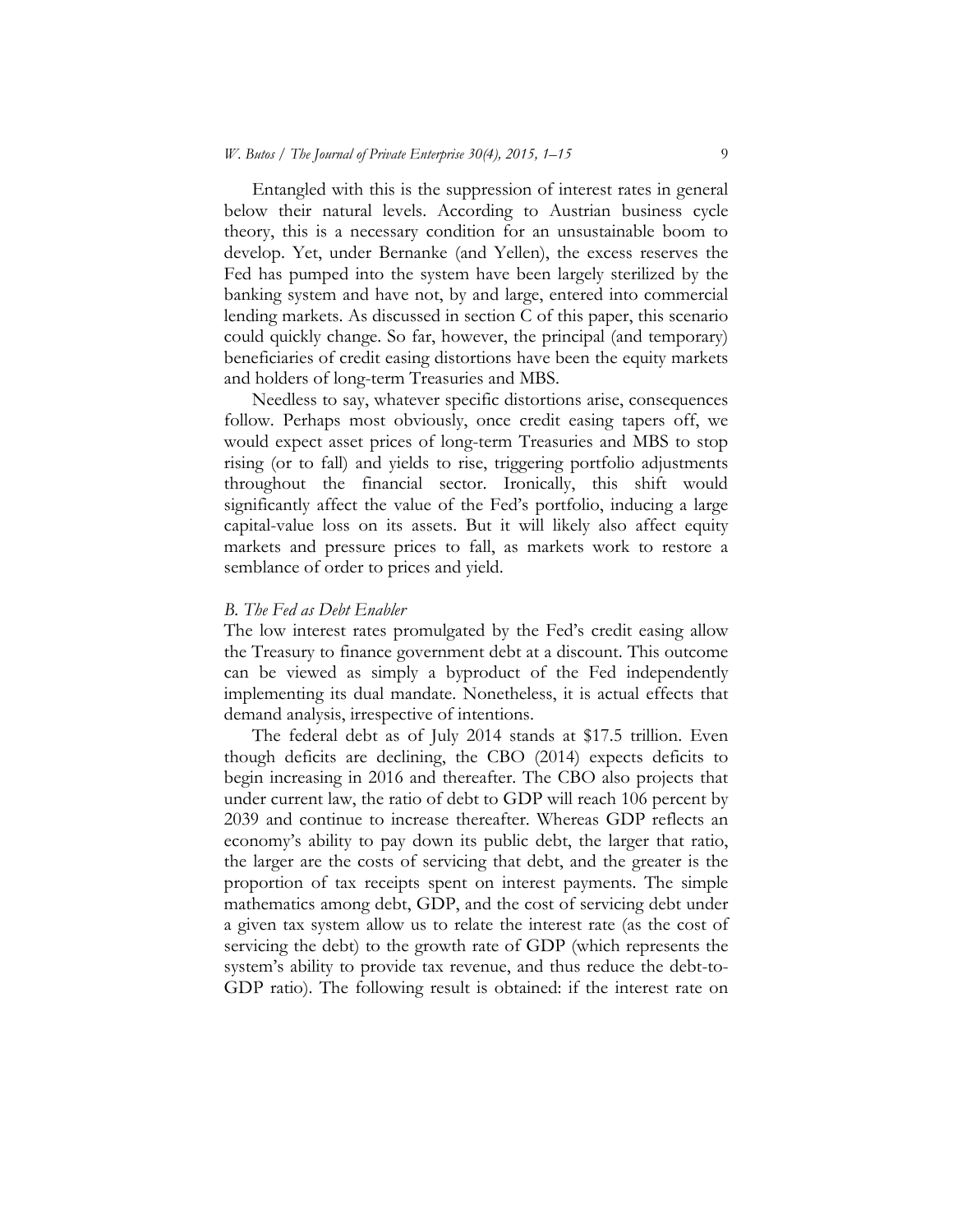government bonds (*i*) is greater than the nominal growth rate of GDP (*n*), then the debt-to-GDP ratio increases.<sup>12</sup>

This result indicates that lower servicing costs allow the system to more easily finance debt and to delay the onset of an unsustainable debt-to-GDP ratio. The Fed's policy of exceptionally low interest rates has allowed the government to service the debt at a lower cost and may have reduced pressures for tax hikes or for reductions in government spending.13 The distortions arising in the private sector from artificially low interest rates are similarly applicable to expenditures made by the government under a regime of low interest rates.14

#### *C. Reserves Overhang and Exit Strategy*

As of July 2014, depository institutions held excess reserves of \$2.624 trillion,<sup>15</sup> a consequence (as noted earlier) of the interest spread on short-term debt and the 0.25 percent interest rate the Fed pays on reserves. While short-term rates remain within the near-zero range,

- $B_{t-1}$  = existing debt as a fraction of nominal GDP
- $i =$  interest cost of debt

<sup>&</sup>lt;sup>12</sup> We can write  $b_i = d_i + b_{i-1} (1 + i)$ , where this year's nominal debt  $(b_i)$  equals this year's deficit  $(d_i)$  plus the existing debt and its interest cost  $(b_{r-1}[1 + i])$ . When we measure these debt and deficit numbers in terms of nominal GDP, and using some algebraic manipulations, we end up the following:  $B_t = D_t + B_{t-1} [(1 + t) / (1 + n)],$ where

 $B_t$  = new debt as a fraction of nominal GDP

 $D_t$  = primary deficit as a fraction of nominal GDP

 $n =$  growth rate of nominal GDP

 $(1 + i) / (1 + n)$  = interest on debt relative to growth rate of nominal GDP

Some algebraic manipulation gives the relationship between interest cost (*i*) and the growth rate in nominal GDP (*n*), as given in the text. Note that the higher the inflation rate, the higher is GDP and the less onerous the servicing costs for a given interest rate.

<sup>13</sup> The government's failure to address the long-term prospects of public debt can trigger expectations of future higher inflation over which the central bank has little direct control. See Cochrane (2011b).

<sup>14</sup> Interest rate distortions feeding into commercial lending will affect the time structure of production, the analysis of which is the purview of the Austrian theory of capital and business cycles. Yet, absent massive bank lending of reserves, asset price inflation and the fiscal distortions and excesses of government deficits thus far may be the main effects of credit easing. Are these effects cousins to Austrian cycle theory? Unfortunately, a detailed analysis of these connections cannot be undertaken here. I thank Steve Horwitz for raising this point.

<sup>&</sup>lt;sup>15</sup> Daily averages for the two weeks ending July 23, 2014. See Board of Governors of the Federal Reserve 2014c. Until the Fed ends its ongoing asset purchases, banks will likely continue to increase their excess reserve holdings.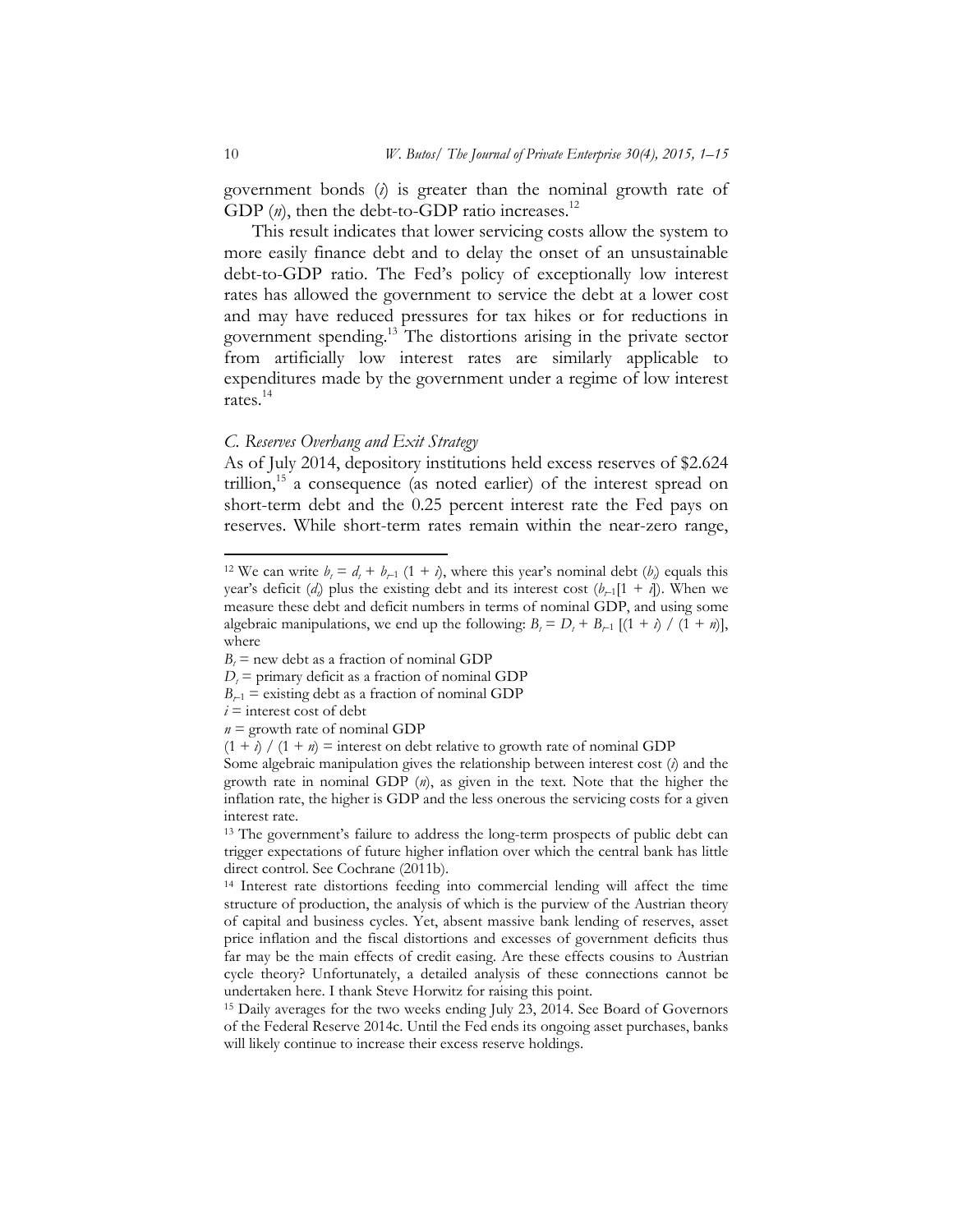reserves and short-term debt are close enough substitutes that encourage banks at the margin to hold reserves in lieu of issuing liabilities and taking on private-sector debt. Yet, as market rates rise with a modestly improving economy (or with heightened inflationary expectations) together with the unwinding of the Fed's long-term Treasury and MBS purchases (and possible cessation in October 2014), the spread between interest on reserves and bank lending rates is likely to increase. The existing level of excess reserves is capable of supporting a massive expansion of bank credit and a self-reinforcing process of commodity inflation and inflationary expectations.

The contours of the Fed's exit strategy for normalizing monetary policy are still, as of July 2014, unclear. At the June 2014 meeting, the FOMC indicated that under current forecasts, "it likely would be appropriate to maintain the current range for the federal funds rate for a considerable time after the asset purchase program ends, especially if projected inflation continued to run below the Committee's two percent longer-run goal, and provided that longerterm inflation expectations remained well anchored" (Board of Governors of the Federal Reserve System 2014b, p. 11). At that same meeting, substantial discussion centered on "monetary policy normalization" (pp. 2–4) in which "most participants agreed that adjustments in the rate of interest on excess reserves should play a central role during the normalization process" (p. 2). Presumably, as market rates rise, the Fed would ratchet up the interest on excess reserves as a means to control the flow of bank credit.

But the FOMC at its June 2014 meeting also discussed the possibility of other tools, including continuing the Fed's overnight reverse repurchase program, that could be deployed during the normalization process. FOMC statements indicate "general normalization process. FOMC statements indicate agreement" that an overnight reverse repurchase facility with an interest rate set below the rate on excess reserves "could play a useful supporting role by helping to firm the floor under market interest rates" (pp. 2–3). Other options discussed include the possibility of discontinuing the Fed's current policy of rolling over maturing Treasury securities and MBS.

These discussions have not yet resulted in a firm strategy for normalizing monetary policy. In its June 2014 "Directive," the FOMC makes plain that its strategy going forward is not "pre-set" but "contingent on the Committee's outlook" for labor market conditions, inflation, and its "assessment of the likely efficacy and costs of [asset] purchases" (p. 12). In short, as of July 2014, there is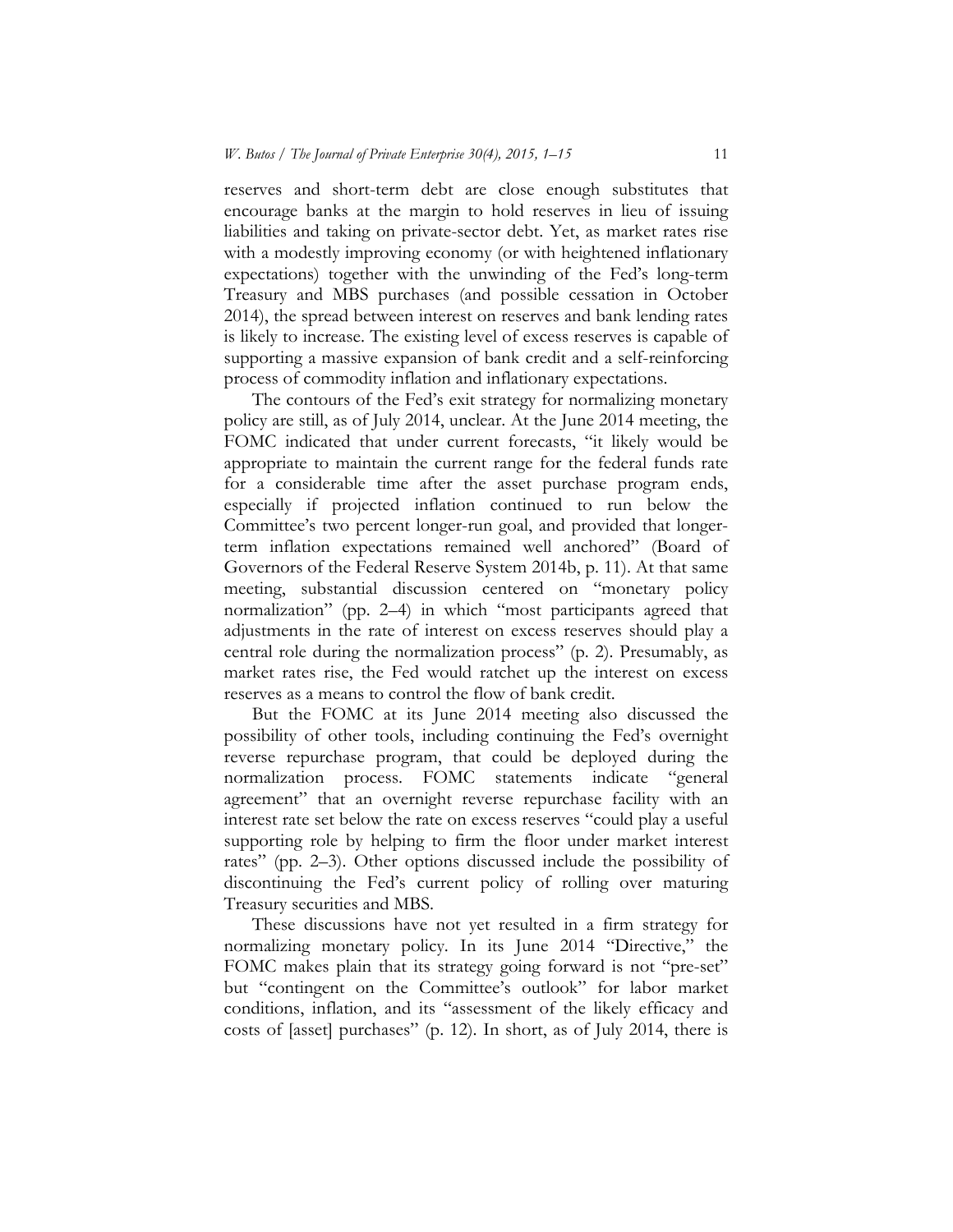still considerable uncertainty as to the nature and timing of the Fed's exit strategy.

## **V. Conclusion**

Bernanke (2014) claims that a key determinant of successful monetary policy is the Fed's commitment to transparency, accountability, and consistency. According to him, asset prices and economic activity, even under near-zero short-term interest rates, can be affected by "influencing market participants' expectations of future short-term rates" provided the central bank's commitment is credible (Bernanke and Reinhart 2004, p. 85). Yet, success in these terms masks a variety of potential problems inhering in the crediteasing policies themselves.

Layered on that are other issues that go beyond the limited purview of this paper. For example, the Fed's inability or reluctance to provide relevant information concerning its strategy for normalizing monetary policy adds yet another layer of uncertainty hindering financial markets and the wider economy. It also illustrates an ongoing theme that starting in 2009—and perhaps during the 2007–2008 period, as well—the Bernanke Fed's CE policy was largely experimental and possibly ad hoc. That it has also been ineffective adds to the prospect that the Bernanke Fed has damaged the economy by suppressing market signals and adjustment processes.16

## **Postscript**

This paper has discussed the Federal Reserve's "credit easing" policies as of early fall 2014. Since then, the Fed, under Chair Janet Yellen, sworn in on February 3, 2014, has continued the general approach of Bernanke in holding large quantities of longer-term Treasuries and MBS on its balance sheet. In October 2014, the Fed announced it would conclude its asset purchase program by only reinvesting payments from its holdings of MBS and agency debt and rolling over maturing Treasuries. Since then, the Fed's balance sheet has been maintained at about \$4.5 trillion.

But the same problems, as discussed earlier, confronting the Federal Reserve under Yellen remain in play; indeed, these problems have recently become more critical and complicated as the time for "normalizing" monetary policy assumed increased importance as the

<sup>16</sup> For a contrary assessment, see Bernanke (2014).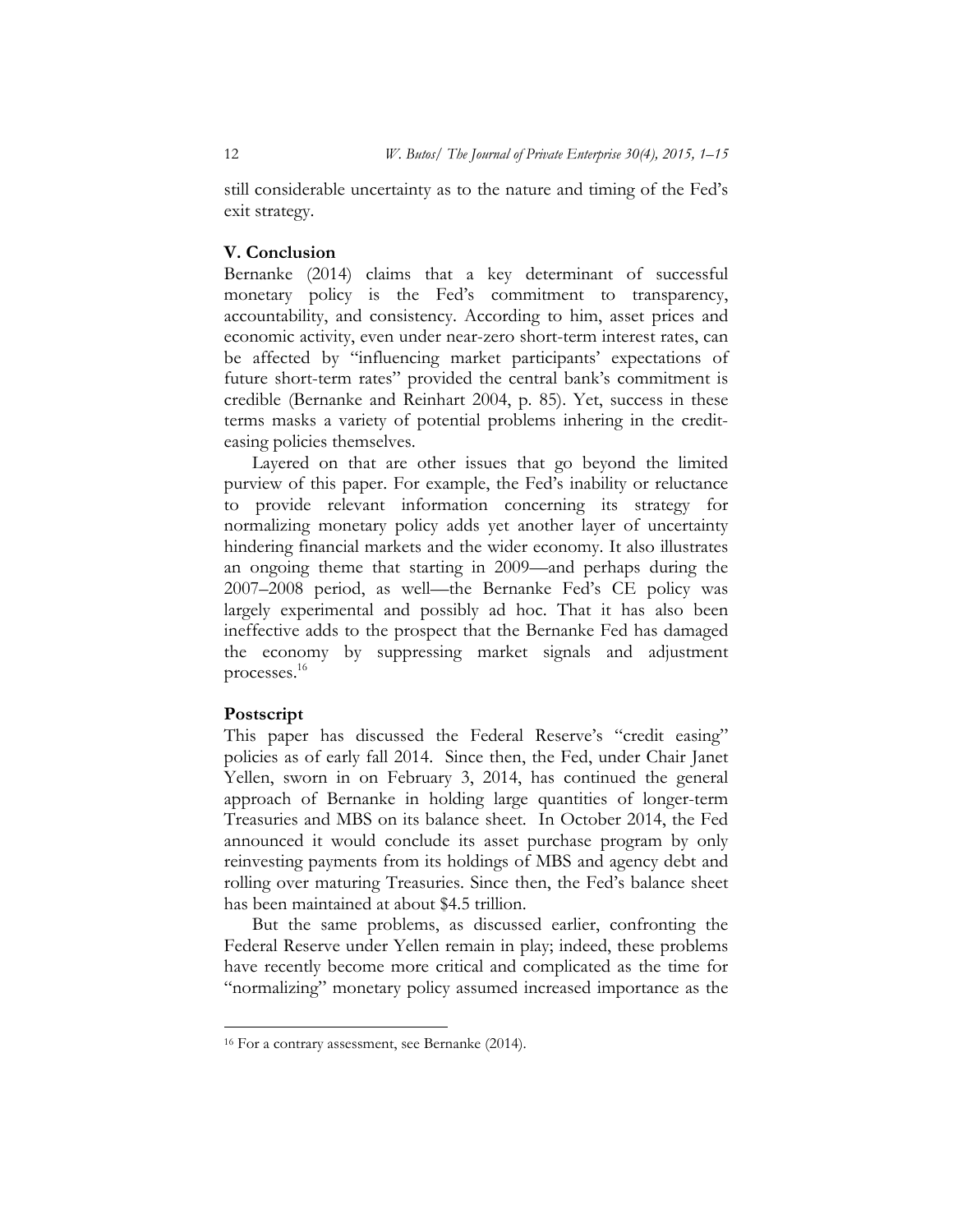economy and labor markets rebounded, albeit tepidly. In September 2014, the FOMC expanded on its June 2011 statement of normalization by announcing a series of operations it would undertake if conditions warranted normalization of monetary policy. First, the FOMC would adjust the interest it pays on excess reserves to keep the federal funds rate within its target range; at its March 2015 meeting, the FOMC agreed to set the interest on excess reserves at the top of the target range for the federal rate. Second, the FOMC would engage in reverse repurchase (RRP) operations to set a lower bound on the overnight rate. In September 2014, the FOMC authorized up to \$300 billion of RRP operations followed by additional authorizations of \$300 billion in December 2014 and \$250 billion in January 2015 (Frost et al. 2015). Together, these tools of interest on excess reserves and RRP are meant to control the level of short-term rates in an environment of significant excess reserves.

As of October 30, 2015, the FOMC has determined that conditions do not yet warrant commencing with normalizing monetary policy. The Fed has not yet raised the interest on excess reserves, yet, as we have seen, the RRP program has been active since 2014. There is some evidence suggesting that the RRP program is being employed in an attempt to control overnight rates in a money market with a huge overhang of excess liquidity, which might complicate the ability to actually raise rates when the Fed decides rates need to be raised (Burne 2015).

The Fed's hand-wringing over whether or when to raise rates has heightened uncertainties for market players and induced ambiguity in the Fed's conduct of monetary policy. In recent FOMC minutes, Yellen press conferences, and Federal Reserve press releases, the criteria used for monetary policy has expanded in ways that are likely to confuse market players and bring into play "wild cards" that diminish signal quality. Beyond this, some commentators see increasing divisions within the FOMC regarding the timing of normalizing monetary policy. The general view of the FOMC (and Yellen) is that inflation becomes increasingly likely as labor markets tighten. But FOMC members L. Brainard and D. Tarullo in separate speeches recently questioned that claim, urging that raising rates now is premature (Lahart 2015). As O'Driscoll (2015), notes, "Janet Yellen . . . remains wedded to the Phillips Curve. It is unusual for two Governors to so publicly deviate not only from the Chair's policy guidance but also from the policymaking framework." While O'Driscoll wonders if Yellen is "losing control over the FOMC," we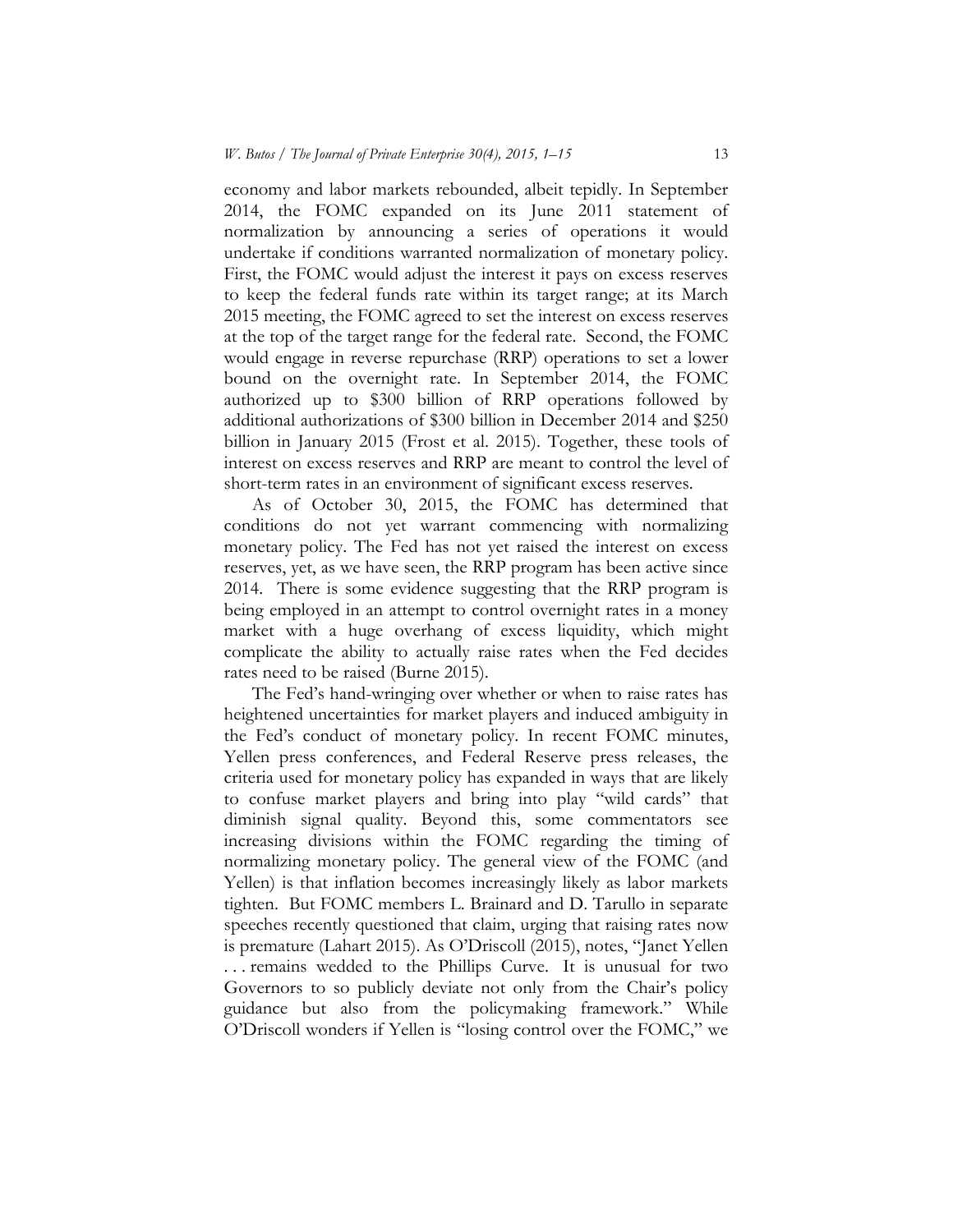might also speculate whether the Fed has simply painted itself into a corner.

#### **References**

- Andolfatto, David, and Li Li. 2014. "Quantitative Easing in Japan: Past and Present." *Economic Synopses*, 1.
- Bernanke, Ben S. 2009. "The Crisis and the Policy Response." The Stamp Lecture, London School of Economics, January 13.
- Bernanke, Ben S. 2014. "Looking Back, Looking Forward." Speech at the Annual Meeting of the American Association, January 3.
- Bernanke, Ben, and Mark Gertler. 1999. "Monetary Policy and Asset Price Volatility." *Economic Review*, Federal Reserve Bank of Kansas City, 4th quarter, 17–51.
- Bernanke, Ben, and Vincent R. Reinhart. 2004. "Conducting Monetary Policy at Very Low Short-Term Interest Rates." *American Economic Review* (May): 85–90.
- Bernanke, Ben, Thomas Laubach, Frederic S. Mishkin, and Adam S. Posen. 1999. *Inflation Targeting: Lessons for the International Experience*. Princeton, NJ: Princeton University Press.
- Board of Governors of the Federal Reserve System. 2009a. "Minutes of the Federal Open Market Committee Meeting, January 27–28."
- Board of Governors of the Federal Reserve System. 2009b. "Minutes of the Federal Open Market Committee Meeting, March 17–18."
- Board of Governors of the Federal Reserve System. 2011. "Minutes of the Federal Open Market Committee Meeting, November 3."
- Board of Governors of the Federal Reserve System. 2012. "Minutes of the Federal Open Market Committee Meeting, January 24–25."
- Board of Governors of the Federal Reserve System. 2014a. "Recent Balance Sheet Trends."
- Board of Governors of the Federal Reserve System. 2014b. "Minutes of the Federal Open Market Committee Meeting, June 17–18."
- Board of Governors of the Federal Reserve System. 2014c. "Federal Reserve Statistical Release, H.3 Aggregate Reserves of Depository Institutions and the Monetary Base, July 24."
- Brown, Brendan. 2014. *Euro Crash: How Asset Price Inflation Destroys the Wealth of Nations.* 3rd ed. Basingstoke, England: Palgrave Macmillan.
- Brunner, K., and A. Meltzer. 1973. "Mr. Hicks and the Monetarists." *Economica*, 40(157): 44–59.
- Burne, Katy. 2015. "For Fed, a Rates Puzzle Looms." *Wall Street Journal*, October 27.
- Cochrane, John H. 2011a. "Inside the Black Box: Hamilton, Wu, and QE2." Research paper, University of Chicago Booth School of Business, March 3.
- Cochrane, John H. 2011b. "Inflation and Debt." *National Affairs*, 9 (Fall): 56–78.
- Congressional Budget Office. 2014. "The Long-Term Budget Outlook," July 15.
- Curdia, V., and M. Woodford. 2011. "The Central-Bank Balance Sheet as an Instrument of Policy." *Journal of Monetary Economics*, 58: 54–79.
- Federal Reserve Bank of New York. 2014a. "Domestic Open Market Operations during 2013," April.
- Federal Reserve Bank of New York. 2014b. "Primary Dealers."